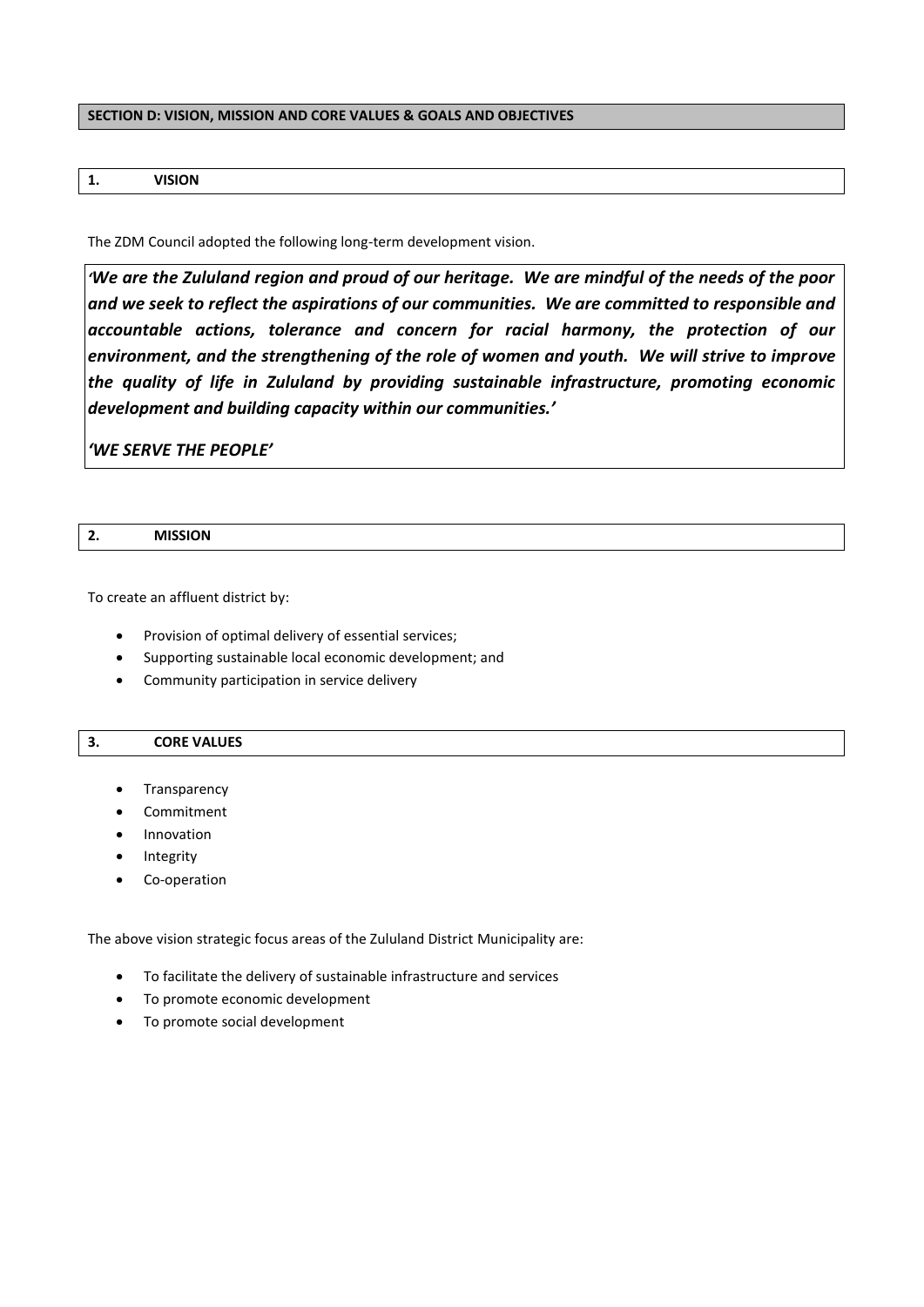## **4.1 GOALS AND OBJECTIVES**

# **Table 1: Goals and Objectives**

| <b>KPA No</b> | <b>National General</b><br>Key Performance<br>Areas | Focus Area No | Focus Area (Powers and<br><b>Functions)</b> | <b>Focus Area</b>             | Key Obj No | <b>Goals</b>                                                        | Goals<br>Linkage to Goals<br>in the KZN PGDS | Obj No  | Objectives (5 year)                                                                               | <b>MTAS</b><br>Ref |
|---------------|-----------------------------------------------------|---------------|---------------------------------------------|-------------------------------|------------|---------------------------------------------------------------------|----------------------------------------------|---------|---------------------------------------------------------------------------------------------------|--------------------|
| $\mathbf{1}$  | Infrastructure and<br><b>Services</b>               | 1.1           | <b>Water &amp; Sanitation</b>               | <b>Water &amp; Sanitation</b> | 1.1.1      | To<br>progressively<br>provide a cost<br>effective,                 |                                              | 1.1.1.1 | To<br>provide<br>cost<br>effective<br>water<br>(including free basic<br>water)                    |                    |
|               |                                                     |               |                                             |                               |            | reliable water<br>services at a<br>good quality<br>to all potential |                                              | 1.1.1.2 | To<br>provide<br>cost<br>sanitation<br>effective<br>(including free basic<br>sanitation services) |                    |
|               |                                                     |               |                                             |                               |            | consumers in                                                        |                                              | 1.1.1.3 | To reduce Water Loss                                                                              |                    |
|               |                                                     |               |                                             |                               |            | the district                                                        |                                              | 1.1.1.4 | To improve on the<br>quality of water<br>delivered                                                |                    |
|               |                                                     |               |                                             |                               |            |                                                                     |                                              | 1.1.1.5 | To provide effective<br><b>Customer Care</b>                                                      |                    |
|               |                                                     |               |                                             |                               |            |                                                                     |                                              | 1.1.1.6 | To ensure compliance<br>with relevant water<br>legislation                                        |                    |
|               |                                                     |               |                                             |                               |            |                                                                     |                                              | 1.1.1.7 | To effectively utilise<br>grant allocation for<br>water and sanitation                            |                    |
|               |                                                     |               |                                             |                               |            |                                                                     |                                              | 1.1.1.8 | To<br>deliver<br>and<br>regulate<br>water<br>services<br>in<br>a                                  |                    |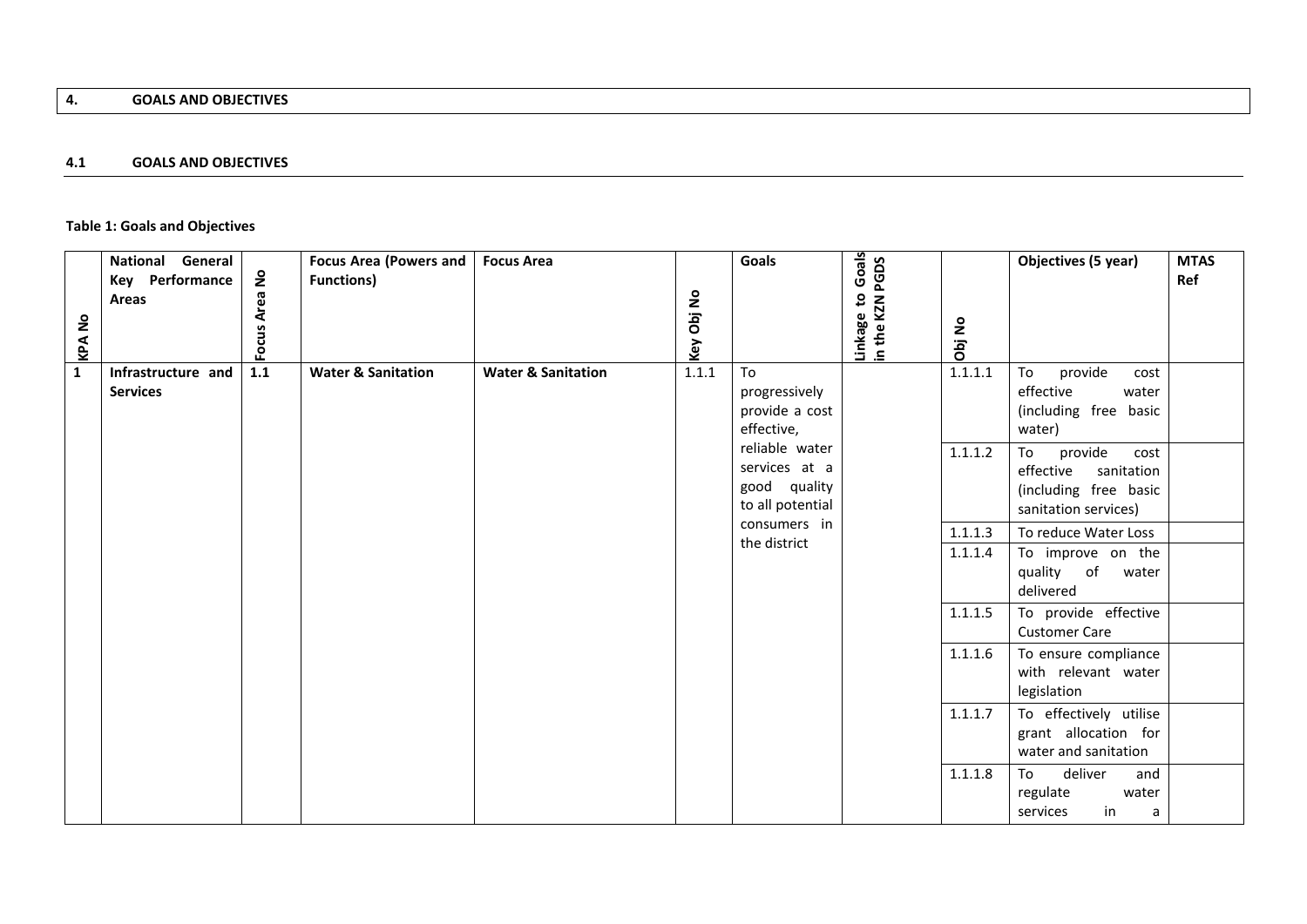| General<br><b>National</b><br>Key Performance<br>Areas<br><b>KPA No</b> | Focus Area No | <b>Focus Area (Powers and</b><br><b>Functions)</b>                   | <b>Focus Area</b>                                    | Key Obj No | <b>Goals</b>                                                                                                                                  | Goals<br>n the KZN PGDS<br>inkage to | Obj No  | Objectives (5 year)<br>structured manner                                                                                                    | <b>MTAS</b><br>Ref |
|-------------------------------------------------------------------------|---------------|----------------------------------------------------------------------|------------------------------------------------------|------------|-----------------------------------------------------------------------------------------------------------------------------------------------|--------------------------------------|---------|---------------------------------------------------------------------------------------------------------------------------------------------|--------------------|
|                                                                         |               |                                                                      |                                                      |            |                                                                                                                                               |                                      |         |                                                                                                                                             |                    |
|                                                                         | $1.2$         | <b>Municipal</b><br><b>Airports</b><br>(District)                    | <b>Municipal Airports (District)</b>                 | 1.2.1      | To<br>viably<br>&<br>operate<br>maintain<br>a<br>Regional<br>Airport that<br>contributes to<br>the growth &<br>development<br>of the district |                                      | 1.2.1.1 | To<br>implement<br>identified activities in<br>airport<br>implementation plan<br>as aligned to budget                                       |                    |
|                                                                         | 1.3           | <b>Municipal Roads</b>                                               | <b>Municipal Roads</b>                               | 1.3.1      | facilitate<br>To<br>the provision<br>of<br>a well-<br>developed<br>district road<br>network                                                   |                                      | 1.3.1.1 | To establish the status<br>quo of roads within<br>the Municipal Area<br>and<br>to<br>take<br>responsibilty of the<br>asigned district roads |                    |
|                                                                         | 1.4           | Regulation<br>Of<br>Passenger<br><b>Transport</b><br><b>Services</b> | Regulation Of Passenger<br><b>Transport Services</b> | 1.4.1      | facilitate<br>To<br>the Regulation<br>of Passenger<br>Transport<br>Services                                                                   |                                      | 1.4.1.1 | To clarify the DM's<br>role in the Regulation<br>of<br>Passenger<br><b>Transport Services</b>                                               |                    |
|                                                                         | 1.5           | <b>Fire Fighting</b>                                                 | <b>Fire Fighting</b>                                 | 1.5.1      | To Plan, co-<br>ordinate and<br>regulate Fire<br>Fighting                                                                                     |                                      | 1.5.1.1 | To ensure that fire<br>fighting<br>is<br>well<br>planned and executed<br>in the District                                                    |                    |
|                                                                         |               |                                                                      |                                                      |            | Services in the<br>district                                                                                                                   |                                      | 1.5.1.2 | Regulation and co-<br>ordination of<br>Fire<br><b>Fighting Services</b>                                                                     |                    |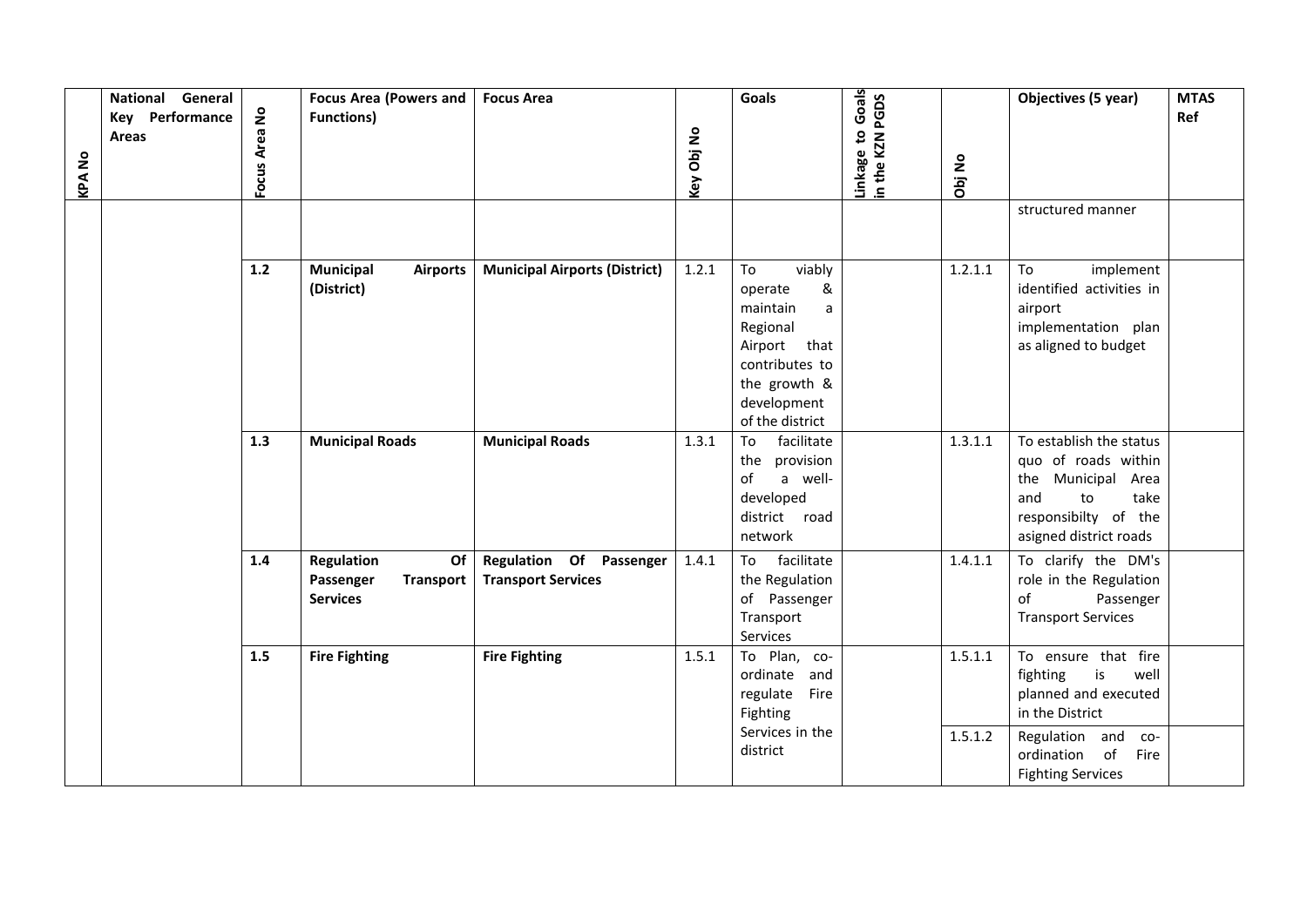|               | General<br><b>National</b><br>Key Performance | <b>Focus Area (Powers and</b><br><b>Functions)</b>              | <b>Focus Area</b>                                           |            | <b>Goals</b>                                                                                | Goals                       |          | Objectives (5 year)                                                                                   | <b>MTAS</b><br>Ref |
|---------------|-----------------------------------------------|-----------------------------------------------------------------|-------------------------------------------------------------|------------|---------------------------------------------------------------------------------------------|-----------------------------|----------|-------------------------------------------------------------------------------------------------------|--------------------|
| <b>KPA No</b> | Area No<br><b>Areas</b><br>Focus              |                                                                 |                                                             | Key Obj No |                                                                                             | n the KZN PGDS<br>inkage to | Obj No   |                                                                                                       |                    |
|               | 1.6                                           | <b>Disaster Management</b>                                      | <b>Disaster Management</b>                                  | 1.6.1      | To deal with<br><b>Disasters</b><br>efficiently<br>&<br>effectively in                      |                             | 1.6.1.1  | To<br>review<br>and<br>facilitate the district<br>Disaster Management<br>plan                         |                    |
|               |                                               |                                                                 |                                                             |            | the district                                                                                |                             | 1.6.1.2  | To create awareness<br>of<br>hazards<br>and<br>disasters                                              |                    |
|               | 1.7                                           | <b>Solid Waste</b>                                              | <b>Solid Waste</b>                                          | 1.7.1      | To<br>facilitate<br>effective<br>the<br>efficient<br>and<br>removal<br>of<br>solid waste    |                             | 1.7.1.1  | the<br>To investigate<br>$\mathsf{of}$<br>feasibility<br>a<br>regional solid waste<br>management site |                    |
|               | 1.8                                           | <b>Municipal</b><br><b>Health</b><br><b>Services</b>            | <b>Municipal Health Services</b>                            | 1.8.1      | To deliver an<br>effective and<br>efficient<br>environmental<br>municipal<br>health service |                             | 1.8.1.1  | To deliver an effective<br>environmental<br>health<br>municipal<br>service                            |                    |
|               | 1.9                                           | <b>Regional Fresh Produce</b><br><b>Markets &amp; Abattoirs</b> | Fresh Produce<br>Regional<br><b>Markets &amp; Abattoirs</b> | 1.9        | Investigate<br>the feasiblity<br>of<br>Fresh<br>Produce<br>Markets and<br>Abattoirs         |                             | 1.9.1.1  | Investigate<br>the<br>feasiblity of<br>Fresh<br>Produce Markets and<br>Abattoirs                      |                    |
|               | 1.10                                          | <b>District Cemeteries</b>                                      | <b>District Cemeteries</b>                                  | 1.10.1     | To ensure that<br>sufficient<br>burial space is<br>available<br>within<br>the<br>district   |                             | 1.10.1.1 | Investigate<br>the<br>feasibility<br>of<br>a<br>Regional<br>Cemetery<br>Site/s                        |                    |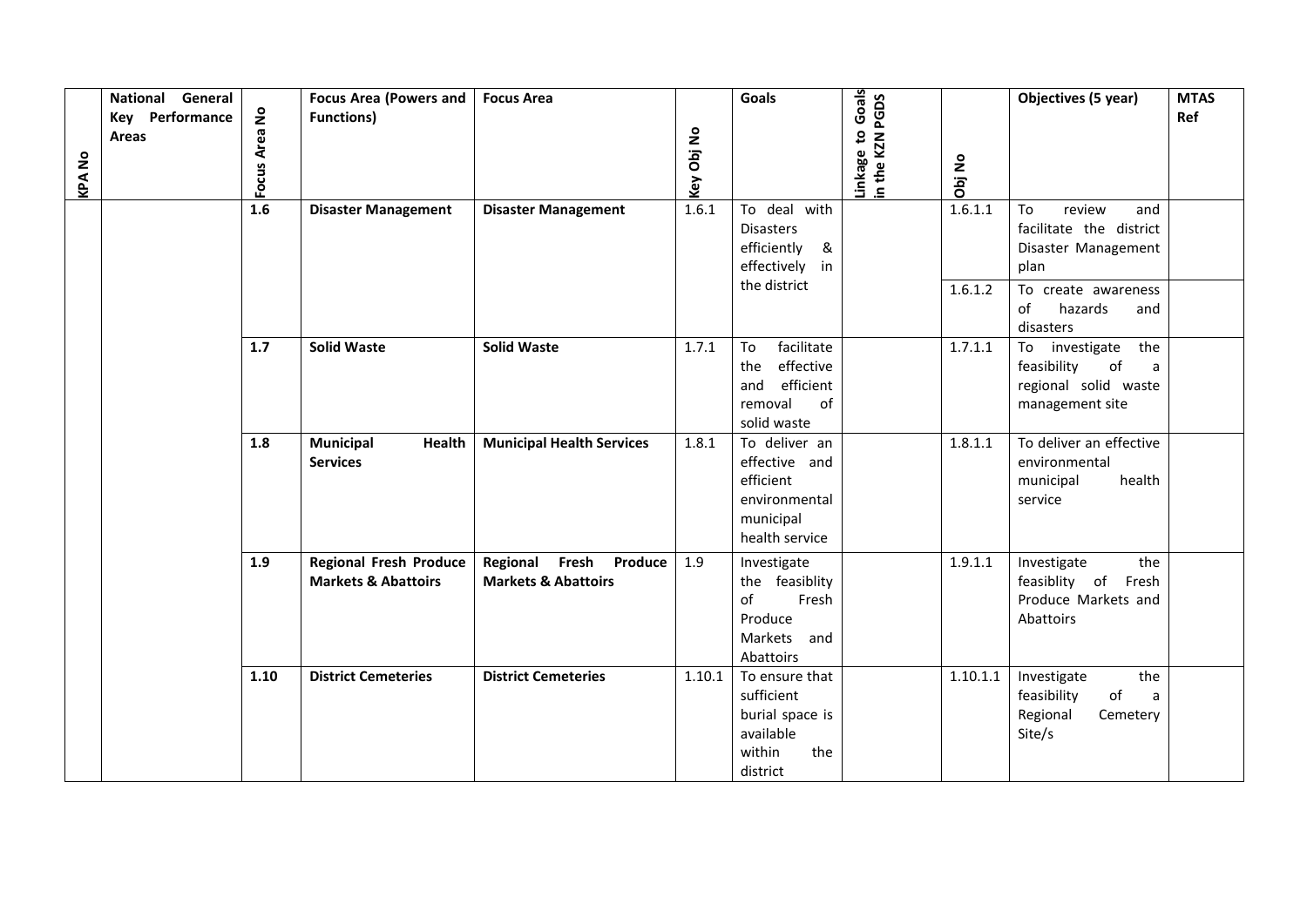| <b>KPA No</b>  | National General<br>Key Performance<br>Areas             | Focus Area No | <b>Focus Area (Powers and</b><br><b>Functions)</b> | <b>Focus Area</b>       | Key Obj No | <b>Goals</b>                                                                                   | Linkage to Goals<br>in the KZN PGDS | Obj No  | Objectives (5 year)                                                                                                    | <b>MTAS</b><br>Ref |
|----------------|----------------------------------------------------------|---------------|----------------------------------------------------|-------------------------|------------|------------------------------------------------------------------------------------------------|-------------------------------------|---------|------------------------------------------------------------------------------------------------------------------------|--------------------|
| $\overline{2}$ | Economic,<br><b>Agriculture</b><br>and<br><b>Tourism</b> | 2.1           | <b>District Tourism</b>                            | <b>District Tourism</b> | 2.1.2      | promote<br>To<br>tourism in the<br>District                                                    |                                     | 2.1.2.1 | To create effective<br>Tourism<br>structures<br>have effective<br>and<br>institutional<br>arrangements<br>in<br>place. |                    |
|                |                                                          |               |                                                    |                         |            |                                                                                                |                                     | 2.1.2.2 | To ensure tourists/<br>potential tourists are<br>aware of our product                                                  |                    |
|                |                                                          |               |                                                    |                         |            |                                                                                                |                                     | 2.1.2.3 | To make Zululand the<br>favourite<br>tourism<br>destination                                                            |                    |
|                |                                                          |               |                                                    |                         |            |                                                                                                |                                     | 2.1.2.4 | Safety and Signage                                                                                                     |                    |
|                |                                                          |               |                                                    |                         |            |                                                                                                |                                     | 2.1.2.5 | <b>Tourism Routes</b>                                                                                                  |                    |
|                |                                                          | 2.2           | <b>LED</b>                                         | <b>LED</b>              | 2.2.1      | To<br>improve<br>the economy<br>of the district,<br>through the                                |                                     | 2.2.1.1 | To<br>effectively<br>&<br>contribute<br>$co-$<br>ordinate LED in the<br>District                                       |                    |
|                |                                                          |               |                                                    |                         |            | creation of job<br>opportunities<br>and additional                                             |                                     | 2.2.1.2 | To<br>LED<br>create<br>the<br>awareness in<br>District                                                                 |                    |
|                |                                                          |               |                                                    |                         |            | economic<br>activities                                                                         |                                     | 2.2.1.3 | To apply for funding<br>for LED                                                                                        |                    |
|                | <b>Social</b><br>Development and<br><b>Food Security</b> | 2.3           | <b>HIV/AIDS</b>                                    | <b>HIV/AIDS</b>         | 2.3.1      | To reduce the<br>impact<br>of<br>HIV/AIDS                                                      |                                     | 2.3.1.1 | To create HIV/AIDS<br>awareness<br>and<br>education                                                                    |                    |
|                |                                                          | 2.4           | <b>Youth And Gender</b>                            | <b>Youth And Gender</b> | 2.4.1      | develop<br>To<br>and empower<br>Youth, Gender<br>and<br>people<br>living<br>with<br>Disability |                                     | 2.4.1.1 | To strategically plan<br>development<br>and<br>empowerment<br>initiatives for youth<br>and gender                      |                    |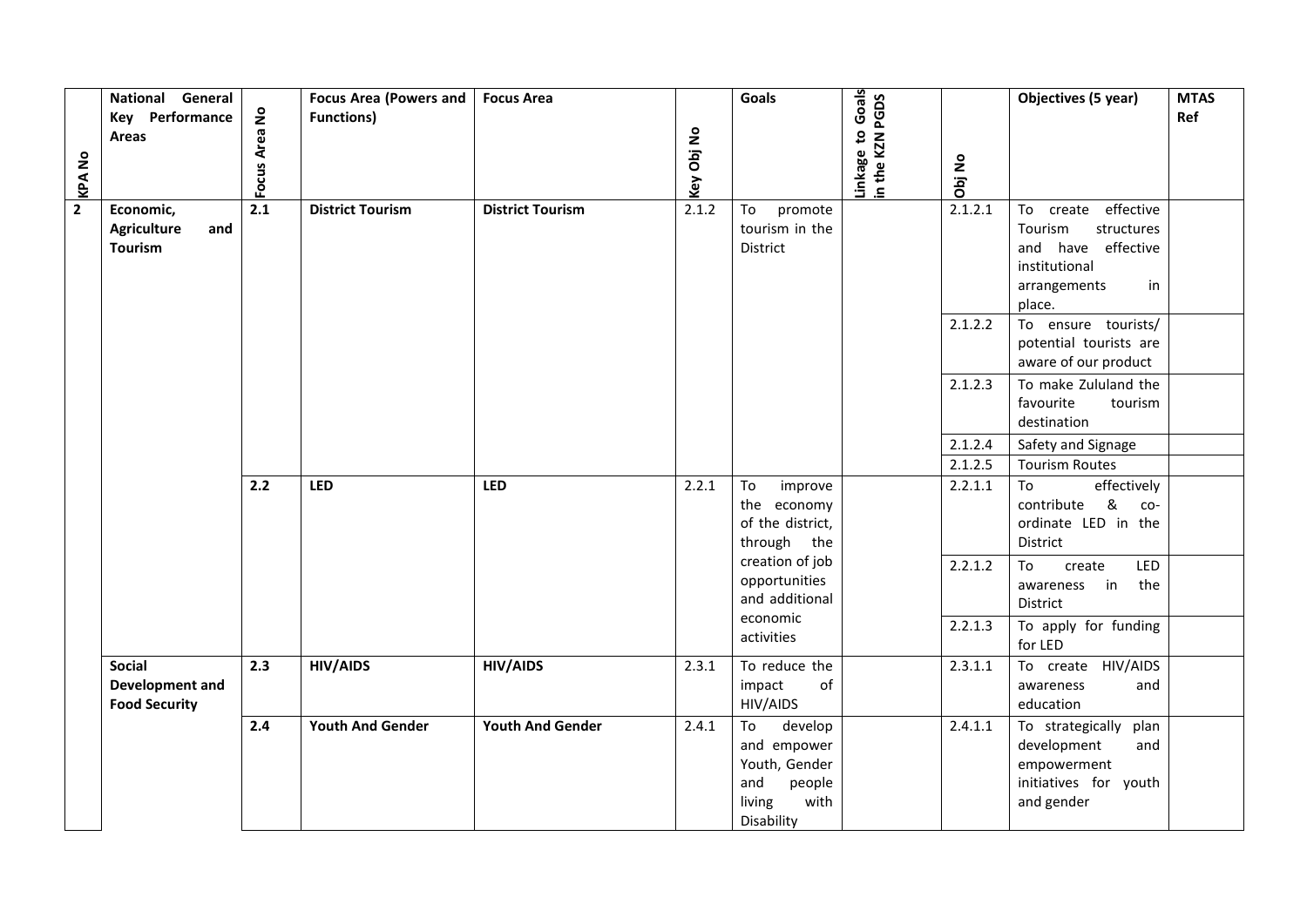| <b>KPANO</b> | <b>National</b><br>General<br><b>Key</b> Performance<br>Areas | Focus Area No | <b>Focus Area (Powers and</b><br><b>Functions)</b> | <b>Focus Area</b>                                      | Key Obj No | Goals                                                                                                    | Linkage to Goals<br>n the KZN PGDS | Obj No             | Objectives (5 year)                                                                                                  | <b>MTAS</b><br>Ref |
|--------------|---------------------------------------------------------------|---------------|----------------------------------------------------|--------------------------------------------------------|------------|----------------------------------------------------------------------------------------------------------|------------------------------------|--------------------|----------------------------------------------------------------------------------------------------------------------|--------------------|
|              |                                                               | 2.5           | Community<br>Development                           | <b>Community Development</b>                           | 2.5.1      | The<br>social<br>upliftment of<br>the<br>communities<br>in ZDM                                           |                                    | 2.5.1.1            | To reduce poverty by<br>implementing<br>Community<br>Development Projects                                            |                    |
| 3            | Institutional<br><b>Transformation</b>                        | 3.1           | <b>Employment Equity</b>                           | <b>Employment Equity</b>                               | 3.1.1      | transform<br>To<br>the<br>organisation<br>to<br>comply<br>with<br>the<br>Employment<br><b>Equity Act</b> |                                    | 3.1.1.1            | To<br>comply<br>with<br>Employment<br>Equity<br>Legislation                                                          |                    |
|              |                                                               | 3.2           | Skills development &<br>capacity building          | <b>Skills</b><br>development<br>&<br>capacity building | 3.2.1      | To<br>develop<br>capacity in the<br>organisation<br>for effective<br>service<br>delivery                 |                                    | 3.2.1.1            | To comply with Skills<br>Development<br>Legislation                                                                  |                    |
| 4            | <b>Financial</b><br>Management                                | 4.1           | Sound<br><b>Financial</b><br>Management            | Sound<br><b>Financial</b><br>Management                | 4.1.1      | promote<br>To<br>good financial<br>practices                                                             |                                    | 4.1.1.1<br>4.1.1.2 | To improve revenue<br>collection<br>To produce accurate<br>statements                                                |                    |
|              |                                                               |               |                                                    |                                                        |            |                                                                                                          |                                    | 4.1.1.3            | To process payments<br>in time                                                                                       |                    |
|              |                                                               |               |                                                    |                                                        |            |                                                                                                          |                                    | 4.1.1.4            | To<br>complete<br>and<br>submit<br>accurate<br>financial<br>annual<br>statements within the<br>specified time period |                    |
|              |                                                               |               |                                                    |                                                        |            |                                                                                                          |                                    | 4.1.1.5            | To complete a budget<br>within the specified<br>time period                                                          |                    |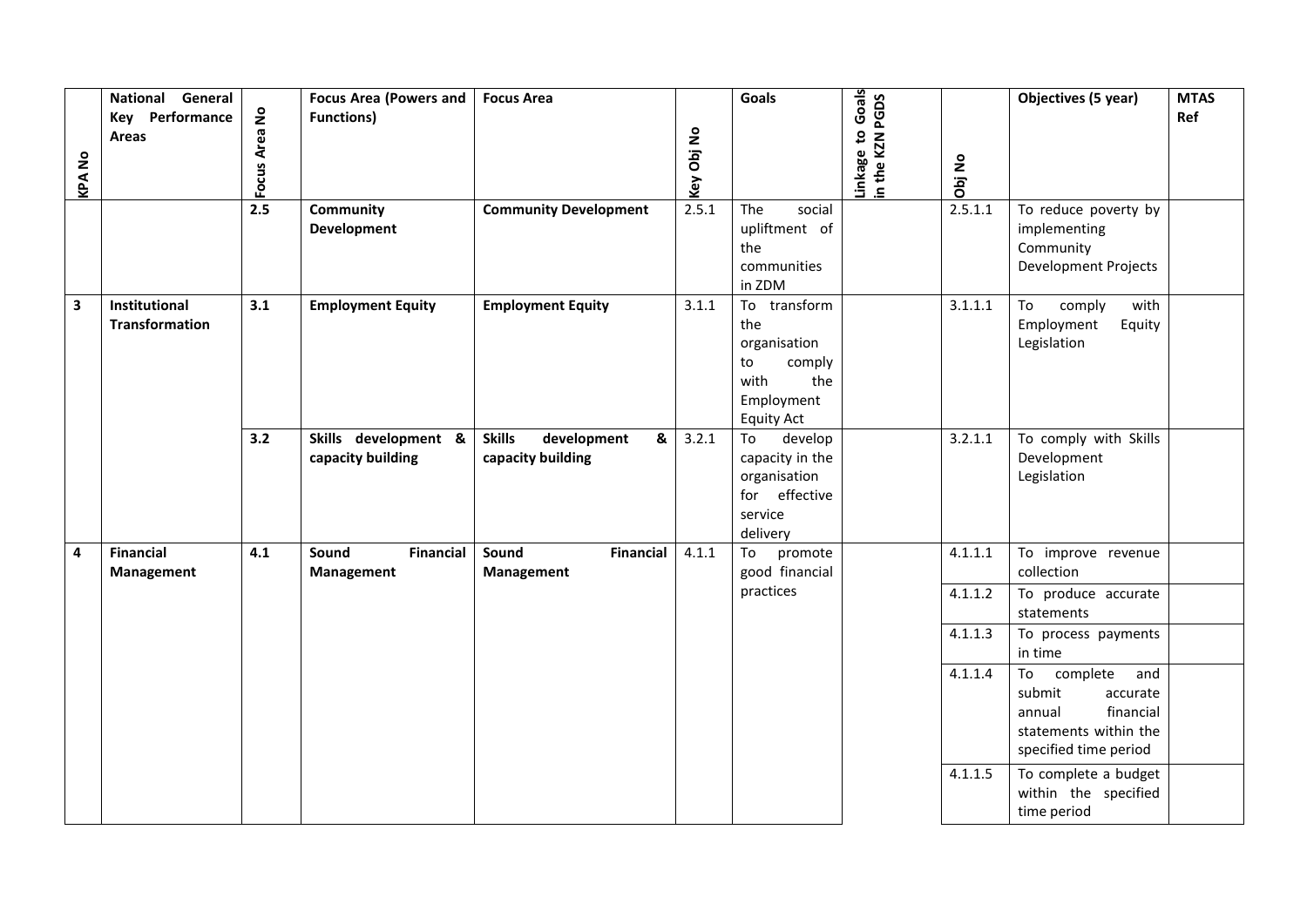|              | National General                |               | <b>Focus Area (Powers and</b>                        | <b>Focus Area</b>                                          |            | Goals                                                                         |                                     |         | Objectives (5 year)                                                             | <b>MTAS</b> |
|--------------|---------------------------------|---------------|------------------------------------------------------|------------------------------------------------------------|------------|-------------------------------------------------------------------------------|-------------------------------------|---------|---------------------------------------------------------------------------------|-------------|
|              | Key Performance<br><b>Areas</b> |               | <b>Functions)</b>                                    |                                                            |            |                                                                               |                                     |         |                                                                                 | Ref         |
|              |                                 | Focus Area No |                                                      |                                                            | Key Obj No |                                                                               | Linkage to Goals<br>in the KZN PGDS |         |                                                                                 |             |
| <b>KPANO</b> |                                 |               |                                                      |                                                            |            |                                                                               |                                     | Obj No  |                                                                                 |             |
|              |                                 |               |                                                      |                                                            |            |                                                                               |                                     | 4.1.1.6 | To have an effective<br><b>Auditing Function</b>                                |             |
|              |                                 |               |                                                      |                                                            |            |                                                                               |                                     | 4.1.1.7 | To develop a Financial<br>Plan (i.e. Budget<br>Process and Time<br>Table)       |             |
|              |                                 |               |                                                      |                                                            | 4.1.2      | be<br>To<br>$\mathsf{a}$<br>financially                                       |                                     | 4.1.2.1 | To increase the cost<br>coverage ratio                                          |             |
|              |                                 |               |                                                      |                                                            |            | viable<br>municipality                                                        |                                     | 4.1.2.2 | To increase the debt<br>coverage ratio                                          |             |
|              |                                 |               |                                                      |                                                            |            |                                                                               |                                     | 4.1.2.3 | To provide sufficient<br>cash resources                                         |             |
|              |                                 |               |                                                      |                                                            |            |                                                                               |                                     | 4.1.2.4 | To keep a minimum<br>cash balance to cover<br>average<br>monthly<br>expenditure |             |
|              |                                 |               |                                                      |                                                            |            |                                                                               |                                     | 4.1.2.5 | To report timely and<br>accurately                                              |             |
|              |                                 |               |                                                      |                                                            |            |                                                                               |                                     | 4.1.2.6 | To<br>align<br>Capital<br>Programme and IDP                                     |             |
| 5            | and<br>Democracry<br>Governance | 5.1           | Compliance, Clean and<br><b>Sound Administration</b> | Clean<br>Compliance,<br>and<br><b>Sound Administration</b> | 5.1.1      | To<br>promote<br>good<br>governance,<br>accountability<br>&<br>transparency   |                                     | 5.1.1.1 | Policies & bylaws                                                               |             |
|              |                                 |               |                                                      |                                                            | 5.1.2      | To<br>manage<br>risk to the<br>Municipality<br>effectively<br>and efficiently |                                     | 5.1.2.1 | To<br>operate<br>the<br>organisation at a<br>minimum risk level                 |             |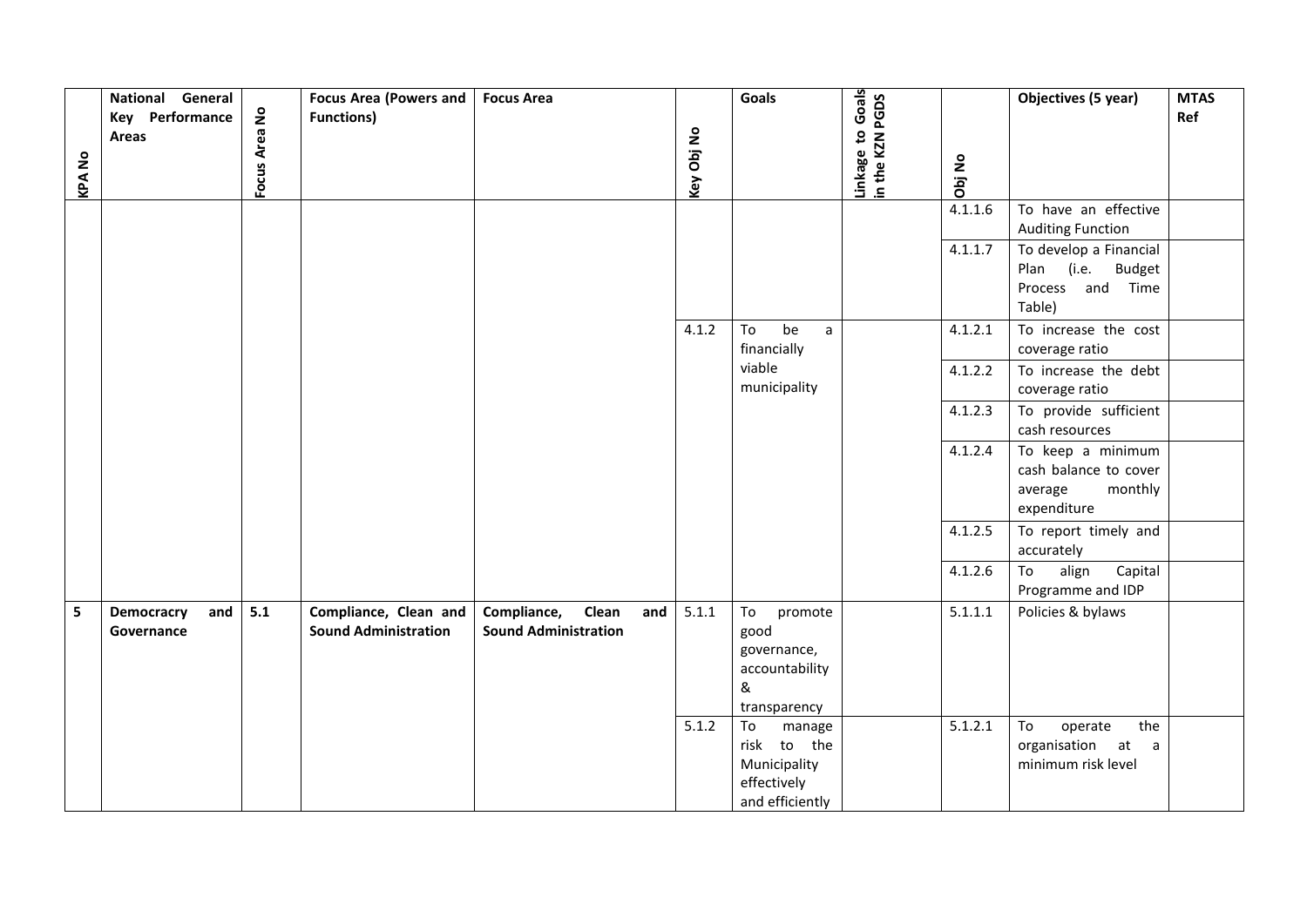| $\frac{1}{2}$<br>KPA | <b>National</b><br>General<br>Key Performance<br>Areas | å   | <b>Focus Area (Powers and</b><br><b>Functions)</b> | <b>Focus Area</b>               | $\epsilon$<br>jąo<br>ξò | Goals         | Goals<br>δq<br>ଟୁ<br>$\mathbf{c}$<br>KZN<br>Linkage<br>⊆ | 9 <sub>2</sub><br>jac | Objectives (5 year)    | <b>MTAS</b><br>Ref |
|----------------------|--------------------------------------------------------|-----|----------------------------------------------------|---------------------------------|-------------------------|---------------|----------------------------------------------------------|-----------------------|------------------------|--------------------|
|                      |                                                        | 5.2 | &<br>Co-<br>Integrated                             | Integrated & Co-ordinated       | 5.2.1                   | To            |                                                          | 5.2.1.1               | To<br>promote          |                    |
|                      |                                                        |     | ordinated Development                              | <b>Planning and Development</b> |                         | continuously  |                                                          |                       | integrated             |                    |
|                      |                                                        |     |                                                    |                                 |                         | promote       |                                                          |                       | development planning   |                    |
|                      |                                                        |     |                                                    |                                 |                         | integrated &  |                                                          |                       | (including the spatial |                    |
|                      |                                                        |     |                                                    |                                 |                         | co-ordinated  |                                                          |                       | reflection thereof) in |                    |
|                      |                                                        |     |                                                    |                                 |                         | planning and  |                                                          |                       | environmentally<br>an  |                    |
|                      |                                                        |     |                                                    |                                 |                         | development   |                                                          |                       | responsible manner     |                    |
|                      |                                                        |     |                                                    |                                 |                         | the<br>within |                                                          |                       |                        |                    |
|                      |                                                        |     |                                                    |                                 |                         | District      |                                                          |                       |                        |                    |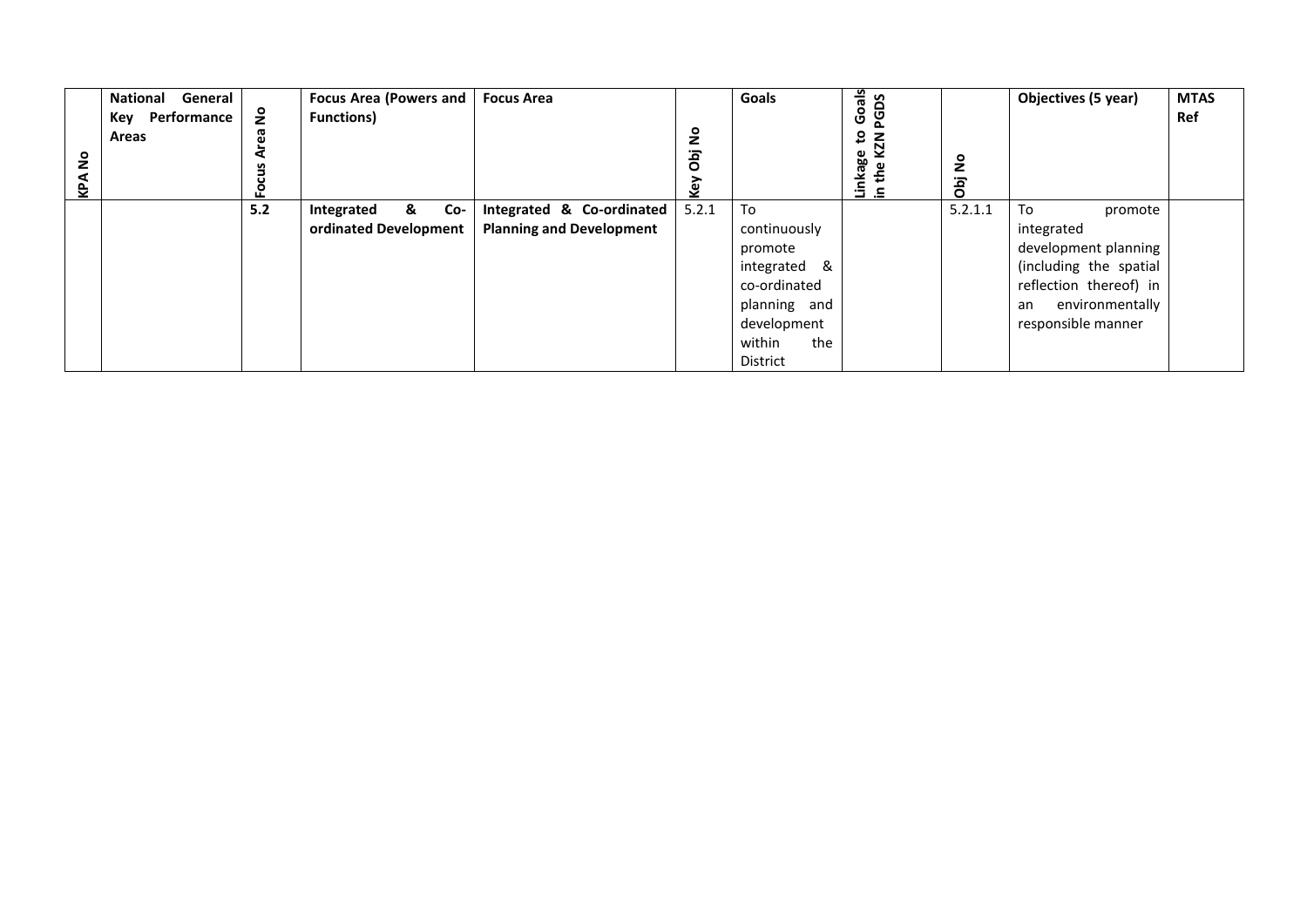**Table 2: Reviewed Action Plan for each MTAS Priority (as prepared during 2011/2012 – and as incorporated in the 2012/2013 IDP Development Strategies)**

| <b>CHALLENGE</b><br>AS<br><b>IDENTIFIED IN THE</b><br><b>SUPPORT PLAN</b>                                                                                                                                                       | <b>ACTIONS</b><br><b>TO</b><br>BE<br><b>TAKEN</b>                                                       | <b>RESPONSIBLE</b><br><b>PERSON</b>                | <b>TARGET DATE</b>                                                                                                                                                                                                                                                                    | <b>PROGRESS</b>                                                                                                                                                                                                                                                                                                                                   |
|---------------------------------------------------------------------------------------------------------------------------------------------------------------------------------------------------------------------------------|---------------------------------------------------------------------------------------------------------|----------------------------------------------------|---------------------------------------------------------------------------------------------------------------------------------------------------------------------------------------------------------------------------------------------------------------------------------------|---------------------------------------------------------------------------------------------------------------------------------------------------------------------------------------------------------------------------------------------------------------------------------------------------------------------------------------------------|
| 1. Public Participation                                                                                                                                                                                                         | A. Governance and Institutional Memory                                                                  |                                                    |                                                                                                                                                                                                                                                                                       |                                                                                                                                                                                                                                                                                                                                                   |
| 1.1 IGR<br>IGR<br>between<br>The<br>the<br><b>District</b><br>and<br>Local municipality is<br>not functioning                                                                                                                   | Dedicate<br><b>IGR</b><br>an<br>champion<br>be<br>to<br>responsible for IGR<br>issues                   | Office<br>of<br>the<br>Mayor/Corporate<br>Services |                                                                                                                                                                                                                                                                                       | There is a mayor's<br>forum where the<br>district mayor is the<br>chair. There is a<br>Technical com, the<br>supporting<br>МF<br>which consists of<br>MM's from Local<br>Municipalities and<br>District. There is a<br>signed protocol by<br>mayors,<br>Deputy<br>Mayor<br>and<br>speakers. All these<br>place<br>are<br>in<br>to<br>promote IGR. |
| <b>Traditional</b><br>1.2.<br><b>Leaders</b><br>Unhappiness about<br>some<br>proclamations have<br>negatively affected<br>the<br>working<br>relationship<br>between<br><b>Traditional Leaders</b><br>and<br>the<br>municipality | Municipality<br>to<br>organise<br>the<br>consultative<br>workshop                                       | Office<br>of<br>the<br>Mayor/Planning              | December 2012                                                                                                                                                                                                                                                                         | Workshops<br>have<br>been held                                                                                                                                                                                                                                                                                                                    |
|                                                                                                                                                                                                                                 | A. Governance and Institutional Memory                                                                  |                                                    |                                                                                                                                                                                                                                                                                       |                                                                                                                                                                                                                                                                                                                                                   |
| 2. Municipal Councils<br>By-laws and<br>2.1.<br><b>Policies</b><br>By-laws<br>and<br>municipal<br>policies<br>are out of date                                                                                                   | Prioritise<br>a<br>dedicated<br>team<br>with<br>appropriate<br>skills to review and<br>develop policies | <b>MANCO</b>                                       | Between May/June<br>2012,<br>Municipal<br>Admin will provide<br>the<br>municipality<br>with<br>generic<br>HR<br>policies.<br>Municipal<br>Governance<br>will<br>provide copies of<br>recently<br>revised<br>bylaws to the MM<br>for adaption and<br>adoption, by end of<br>June 2012. | Policies and bylaws<br>under review under<br>the IGR grant.                                                                                                                                                                                                                                                                                       |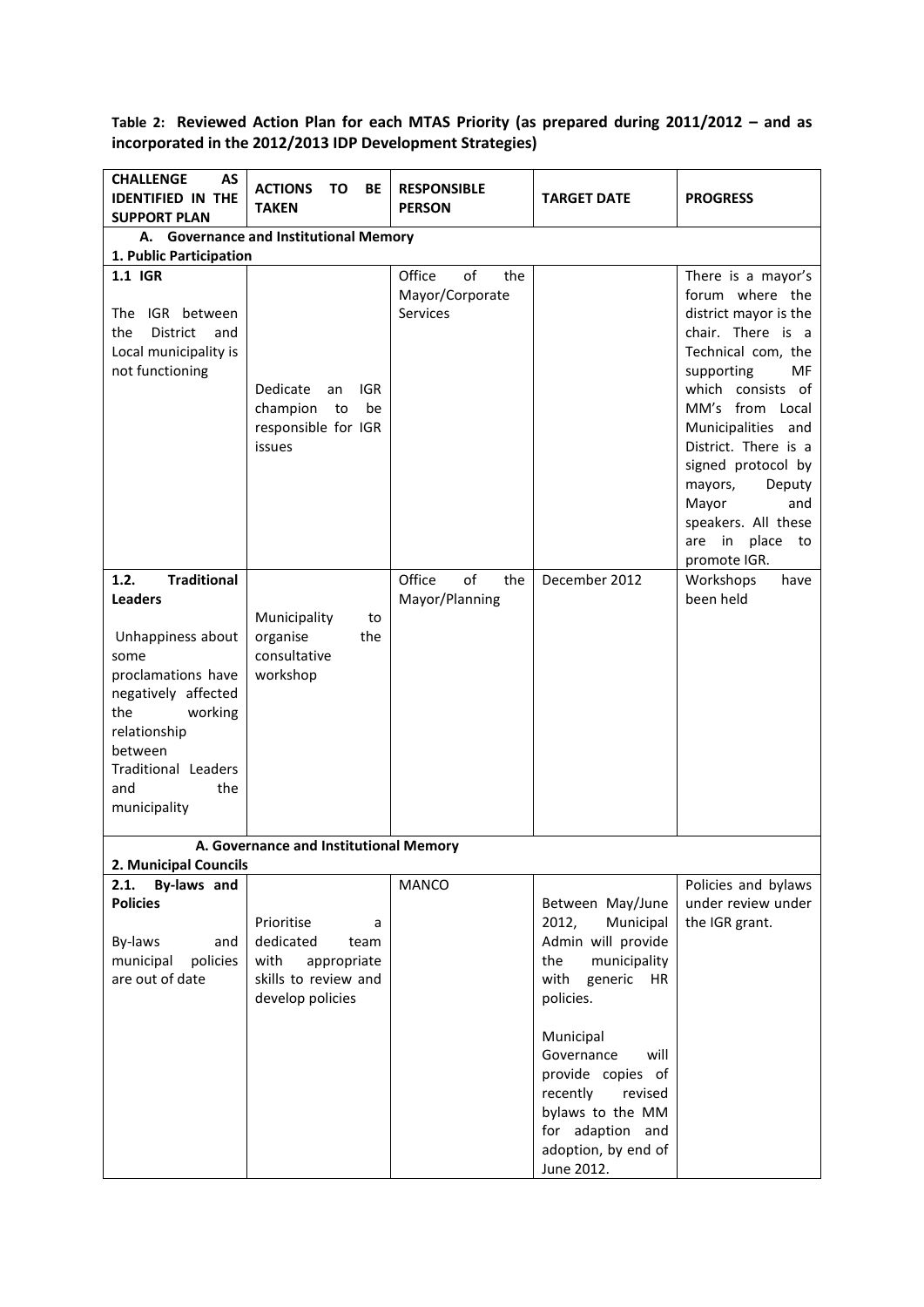| <b>CHALLENGE</b><br><b>AS</b><br><b>IDENTIFIED IN THE</b><br><b>SUPPORT PLAN</b>             | <b>ACTIONS</b><br>TO<br>BE<br><b>TAKEN</b>                                                                           | <b>RESPONSIBLE</b><br><b>PERSON</b> | <b>TARGET DATE</b>                                                                     | <b>PROGRESS</b>                                                                                                                                                                                                                                                                                                                                                                                             |
|----------------------------------------------------------------------------------------------|----------------------------------------------------------------------------------------------------------------------|-------------------------------------|----------------------------------------------------------------------------------------|-------------------------------------------------------------------------------------------------------------------------------------------------------------------------------------------------------------------------------------------------------------------------------------------------------------------------------------------------------------------------------------------------------------|
|                                                                                              |                                                                                                                      |                                     | Hands on support<br>handed over to the<br>in-house<br>G&A<br>expert in August<br>2012. |                                                                                                                                                                                                                                                                                                                                                                                                             |
| 2.2 MPAC                                                                                     |                                                                                                                      | <b>Corporate Services</b>           | for<br>SCM<br>process                                                                  | Councillors                                                                                                                                                                                                                                                                                                                                                                                                 |
| Councillors need to<br>be trained on<br>Councillor<br>Oversight (MPAC)                       | Councillors<br>to<br>participate<br>in<br>training programme                                                         |                                     | skilled professional<br>will be finalised by<br>1 August 2012                          | underwent<br><b>MPAC</b><br>Training on 11-12<br>October 2013 and<br>attended<br><b>MPAC</b><br>Imbizo<br>19<br>on<br>January 2013 which<br>has equipped them<br>with the necessary<br>skills regarding the<br>operation of the<br>MPAC.<br>Furthermore,<br>the<br>consultant<br>appointed<br>by<br>COGTA to provide<br>support<br>the<br>to<br>District has<br>been<br>tasked by COGTA to<br>support MPAC. |
| А.<br>3. Political Management and Oversight                                                  | <b>Governance and Institutional Mechanism</b>                                                                        |                                     |                                                                                        |                                                                                                                                                                                                                                                                                                                                                                                                             |
| 3.1<br><b>Delegations</b>                                                                    |                                                                                                                      | Corporate                           | District to appoint                                                                    | Consultant                                                                                                                                                                                                                                                                                                                                                                                                  |
| <b>Framework</b><br>Delegations<br>framework<br>needs<br>to be reviewed and<br>work-shopped. | Corporate Services<br>and<br>Manager<br>relevant<br>officials<br>within the DM to<br>assist the process<br>of review | Services/Municipal<br>Manager       | Governance expert<br>by 1 August 2012 to<br>deal with this<br>matter.                  | appointed<br>by<br><b>COGTA</b><br>providing<br>support                                                                                                                                                                                                                                                                                                                                                     |
|                                                                                              |                                                                                                                      |                                     |                                                                                        |                                                                                                                                                                                                                                                                                                                                                                                                             |
| 4. Human Resources                                                                           | <b>B. Operations and Administration</b>                                                                              |                                     |                                                                                        |                                                                                                                                                                                                                                                                                                                                                                                                             |
| 4.1 Local Labour<br>Forum (LLF)<br>LLF<br>is<br>not<br>functioning                           | Human<br>Resource<br>manager to assist                                                                               | <b>Corporate Services</b>           | Human<br>Resource<br>manager to assist<br>with setting up of<br>LLF                    | LLF exists, plan with<br>Chairperson<br>to<br>improve<br>functioning<br>by<br>holding regular LLF                                                                                                                                                                                                                                                                                                           |
|                                                                                              | with setting up of<br>LLF                                                                                            |                                     |                                                                                        | meetings and bi-<br>laterals to maintain<br>healthy<br>a<br>relationship<br>with<br>labour                                                                                                                                                                                                                                                                                                                  |
| <b>B. Operations and Administration</b><br>5. Training and Development                       |                                                                                                                      |                                     |                                                                                        |                                                                                                                                                                                                                                                                                                                                                                                                             |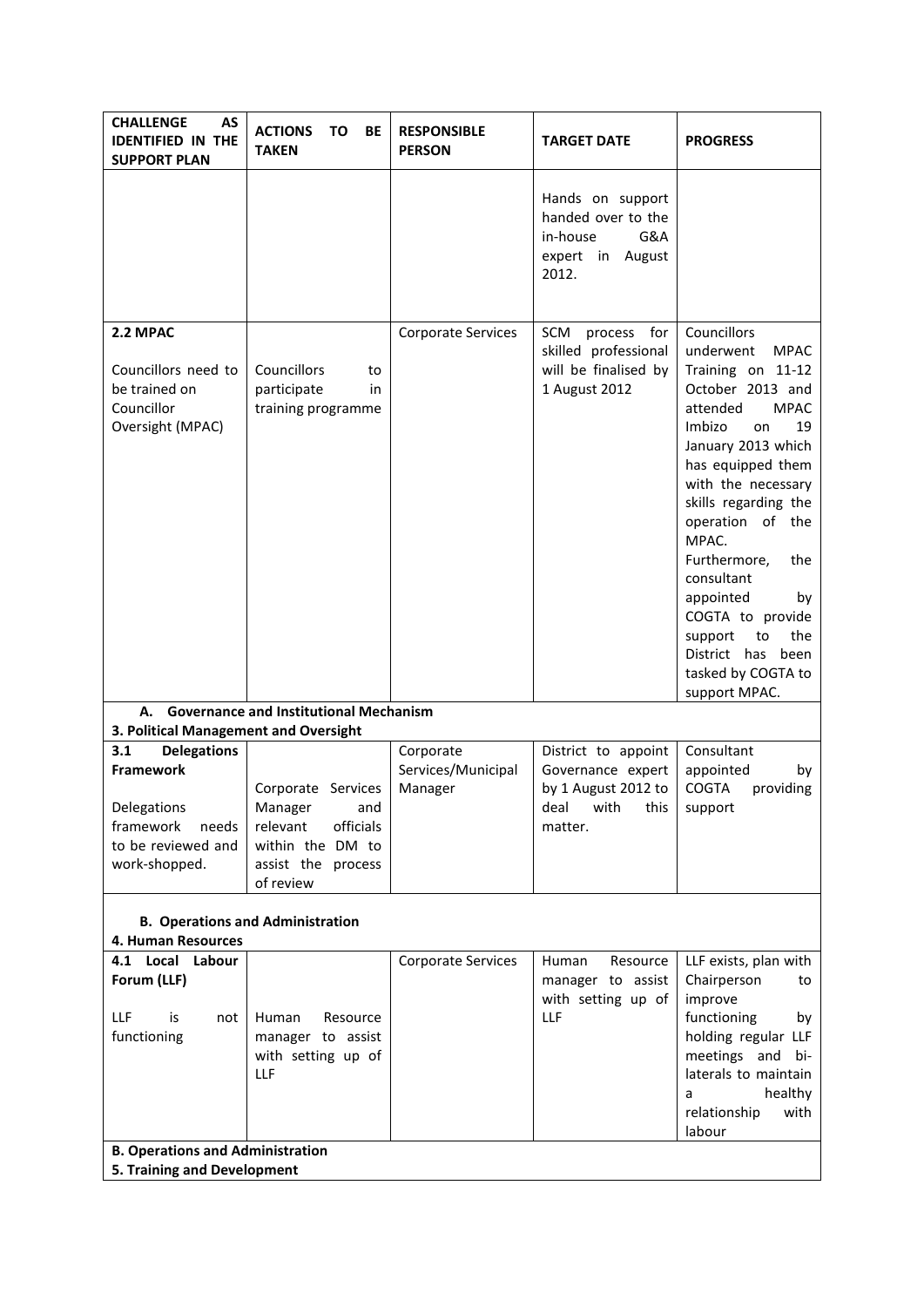| <b>CHALLENGE</b><br><b>AS</b><br><b>IDENTIFIED IN THE</b><br><b>SUPPORT PLAN</b>                                                                                                                                          | <b>ACTIONS</b><br>ΤO<br>BE<br><b>TAKEN</b>                                                                                                   | <b>RESPONSIBLE</b><br><b>PERSON</b> | <b>TARGET DATE</b>                                                                                                                                                                                                                                                                                                                     | <b>PROGRESS</b>                                                                                                                                                 |
|---------------------------------------------------------------------------------------------------------------------------------------------------------------------------------------------------------------------------|----------------------------------------------------------------------------------------------------------------------------------------------|-------------------------------------|----------------------------------------------------------------------------------------------------------------------------------------------------------------------------------------------------------------------------------------------------------------------------------------------------------------------------------------|-----------------------------------------------------------------------------------------------------------------------------------------------------------------|
| 5.1.<br><b>Skills</b><br>Development<br>District unable to<br>train the SDF due to<br>lack of funding                                                                                                                     | Municipality to co-<br>operate<br>with<br><b>LGSETA</b><br>arrangements<br>Municipality<br>to<br>SDF's<br>avail<br>to<br>attend the training | Corporate Services                  | Municipality<br>to<br>cooperate<br>with<br>LGSETA<br>arrangements<br>Municipality<br>to<br>SDF's<br>avail<br>to<br>attend the training                                                                                                                                                                                                 | Allocated<br>budget<br>available<br>for<br>training<br>purposes<br>as per WSP<br>SDF does attend<br>training meetings /<br>interventions<br>related to training |
| <b>C. Financial Management</b>                                                                                                                                                                                            |                                                                                                                                              |                                     |                                                                                                                                                                                                                                                                                                                                        | and development                                                                                                                                                 |
|                                                                                                                                                                                                                           |                                                                                                                                              | 7.<br>Financial                     | Management,                                                                                                                                                                                                                                                                                                                            | Viability<br>and<br><b>Risk</b>                                                                                                                                 |
| Management<br>7.1.<br>Revenue<br>enhancement<br>strategy<br>The<br>revenue<br>opportunities<br>are<br>being<br>fully<br>not<br>exploited<br>by the<br>municipality and it<br>need<br>of<br>in<br>is<br>revenue generation | The<br>ZDM<br>to<br>collaborate<br>with<br><b>Provincial Treasury</b>                                                                        | <b>CFO</b>                          | <b>The</b><br>LM<br>to<br>collaborate<br>with<br><b>Provincial Treasury</b><br>Treasury to<br>lead<br>process<br>in<br>developing<br>a<br>revenue<br>enhancement<br>COGTA:<br>strategy.<br>Municipal<br>Finance<br>to support Treasury<br>convening<br>in<br>meetings with LM<br>& to assist LM with<br>implementation of<br>strategy. | Consultation<br>in<br>proceess                                                                                                                                  |
| <b>Debt</b><br>7.2<br><b>Management</b><br>debt<br>Poor<br>οf<br>management<br>government houses<br>in Ulundi                                                                                                             | Municipality<br>to<br>assist Treasury and<br><b>COGTA</b><br>in<br>developing<br>the<br>strategy                                             | <b>CFO</b>                          | Municipality<br>to<br>assist Treasury and<br>COGTA<br>in<br>developing<br>the<br>strategy<br>COGTA:<br>Municipal<br>Finance<br>in<br>consultation<br>with<br>Treasury to conduct<br>assessment of debt<br>profile, assist with<br>development<br>οf<br>strategy,<br>support<br>the implementation<br>of debt strategy.                 | Consultation<br>in<br>process                                                                                                                                   |
| 7.3<br>Indigent<br>Register<br>Lack<br>of<br>indigent<br>policy and register                                                                                                                                              | To lead process of<br>policy formalisation<br>and alignment of<br>LMs policies and                                                           | CFO                                 | To lead process of<br>policy formalisation<br>and alignment of<br>LMs policies and<br>registers                                                                                                                                                                                                                                        | Indigent policy to<br>be developed                                                                                                                              |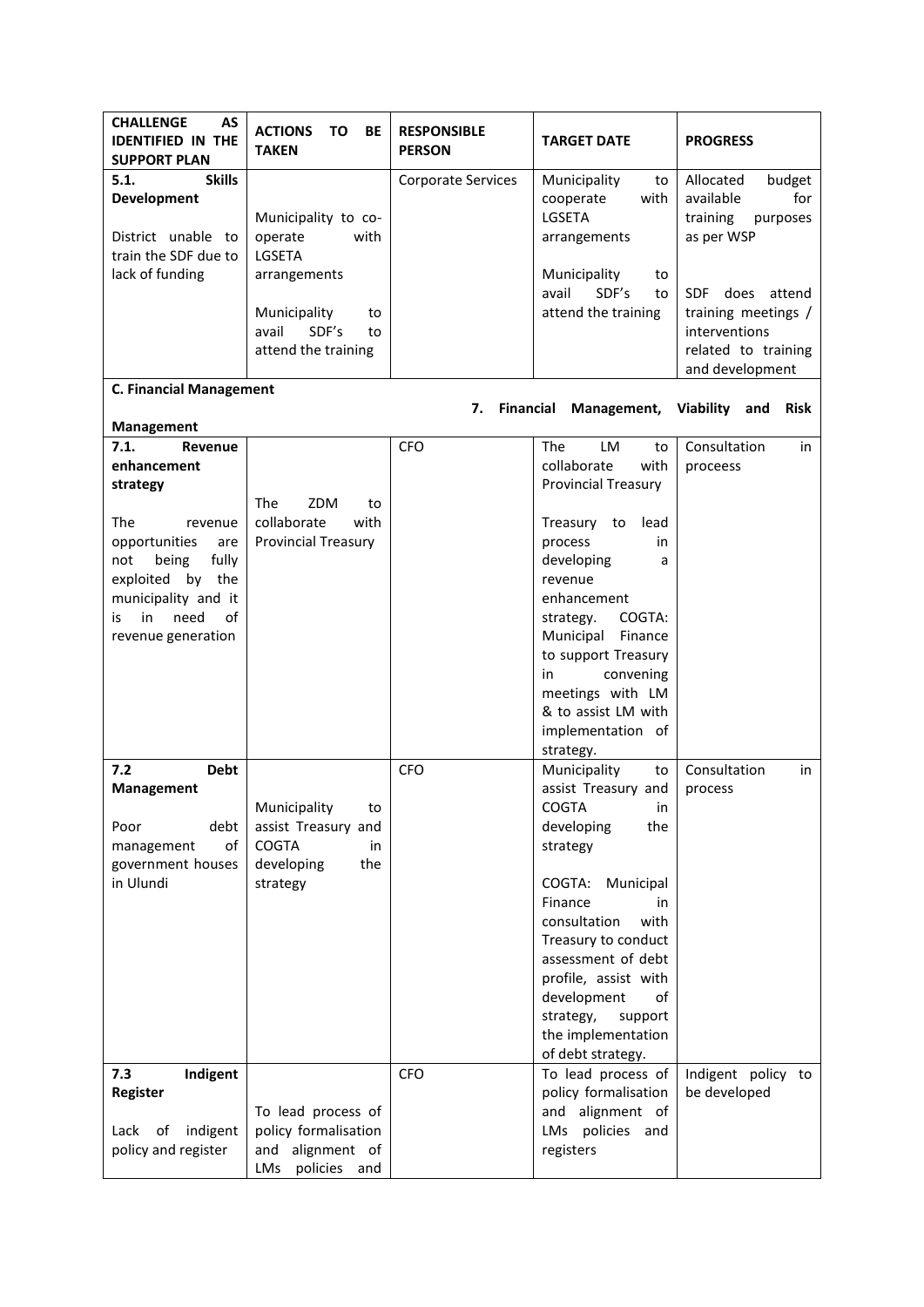| <b>CHALLENGE</b><br>AS<br><b>IDENTIFIED IN THE</b><br><b>SUPPORT PLAN</b>                                                                                                                                                                                                                                                         | <b>ACTIONS</b><br><b>TO</b><br><b>BE</b><br><b>TAKEN</b>                                                                                                | <b>RESPONSIBLE</b><br><b>PERSON</b> | <b>TARGET DATE</b>                                                                                                                                                                                                                                                                                                  | <b>PROGRESS</b>                                                                                                                                                                                                                                                                        |
|-----------------------------------------------------------------------------------------------------------------------------------------------------------------------------------------------------------------------------------------------------------------------------------------------------------------------------------|---------------------------------------------------------------------------------------------------------------------------------------------------------|-------------------------------------|---------------------------------------------------------------------------------------------------------------------------------------------------------------------------------------------------------------------------------------------------------------------------------------------------------------------|----------------------------------------------------------------------------------------------------------------------------------------------------------------------------------------------------------------------------------------------------------------------------------------|
|                                                                                                                                                                                                                                                                                                                                   | registers                                                                                                                                               |                                     | COGTA:<br>Municipal<br>Finance<br>to assist<br>review<br>with<br>development<br>of<br>policy on indigents,<br>assist support the<br>development of an<br>indigent<br>register,<br>support adoption of<br>register / policy, &<br>track and monitor<br>implementation of<br>indigent policy.                         |                                                                                                                                                                                                                                                                                        |
| D. Service Delivery and Infrastructure                                                                                                                                                                                                                                                                                            |                                                                                                                                                         |                                     |                                                                                                                                                                                                                                                                                                                     |                                                                                                                                                                                                                                                                                        |
|                                                                                                                                                                                                                                                                                                                                   | 9. Access to water, sanitation and waste removal                                                                                                        |                                     |                                                                                                                                                                                                                                                                                                                     |                                                                                                                                                                                                                                                                                        |
| 9.1 Water Service<br><b>Provision – A</b><br>Some<br>municipal<br>wards/areas<br>have<br>water<br>no<br>infrastructure.<br>Water<br>service<br>backlog is at 37%<br>and will take $20 -$<br>25 years at a cost of<br>R4<br>billion<br>to<br>address. Sanitation<br>backlog is at 45%.<br>There are 23 waste<br>treatment<br>water | Cooperate with the<br>PSP to finalise the<br>feasibility study.<br>Prioritise allocated<br>funds areas of high<br>backlog with the<br>support of COGTA. | <b>Technical Services</b>           | Cooperate with the<br>PSP to finalise the<br>feasibility study<br>Prioritise allocated<br>funds areas of high<br>backlog with the<br>support of COGTA<br>COGTA to engage<br><b>WSA</b><br>on<br>prioritization<br>and<br>project<br>implementation<br>schedules with cash<br>flow implications by<br>end June 2012. | Business plan was<br>submitted<br>to<br>COGTA, funds were<br>approved<br>to<br>do<br>schemes that were<br>part of business<br>plan and they are<br>still<br>in<br>implementation<br>progress<br>(Massification)                                                                        |
| plants in towns and<br>VIP toilets in rural<br>area. It will take 17<br>- 20 years to clear<br>the<br>sanitation<br>backlogs.                                                                                                                                                                                                     |                                                                                                                                                         |                                     | <b>COGTA</b><br>to<br>investigate funding<br>through<br>Massification<br>by<br>end June 2012.<br>COGTA to Facilitate<br>inclusion of priority<br>projects<br>in<br>MIG<br>implementation<br>by August<br>plans<br>2012.<br>COGTA to support<br>WSA in UAP by<br><b>March 2013</b>                                   | Massification funds<br>has been received<br>ZDM<br>by<br>to<br>complete<br>Sovana<br>scheme<br>Funds are allocated<br>as per the backlog<br>within<br>ZDM.<br>Implementation<br>Plan<br>for<br>13/14<br>financial year has<br>been submitted to<br>MIG and $14/15$ to<br>be finalised. |
|                                                                                                                                                                                                                                                                                                                                   |                                                                                                                                                         |                                     | Facilitate<br>with<br>engagement<br>DBSA to determine                                                                                                                                                                                                                                                               |                                                                                                                                                                                                                                                                                        |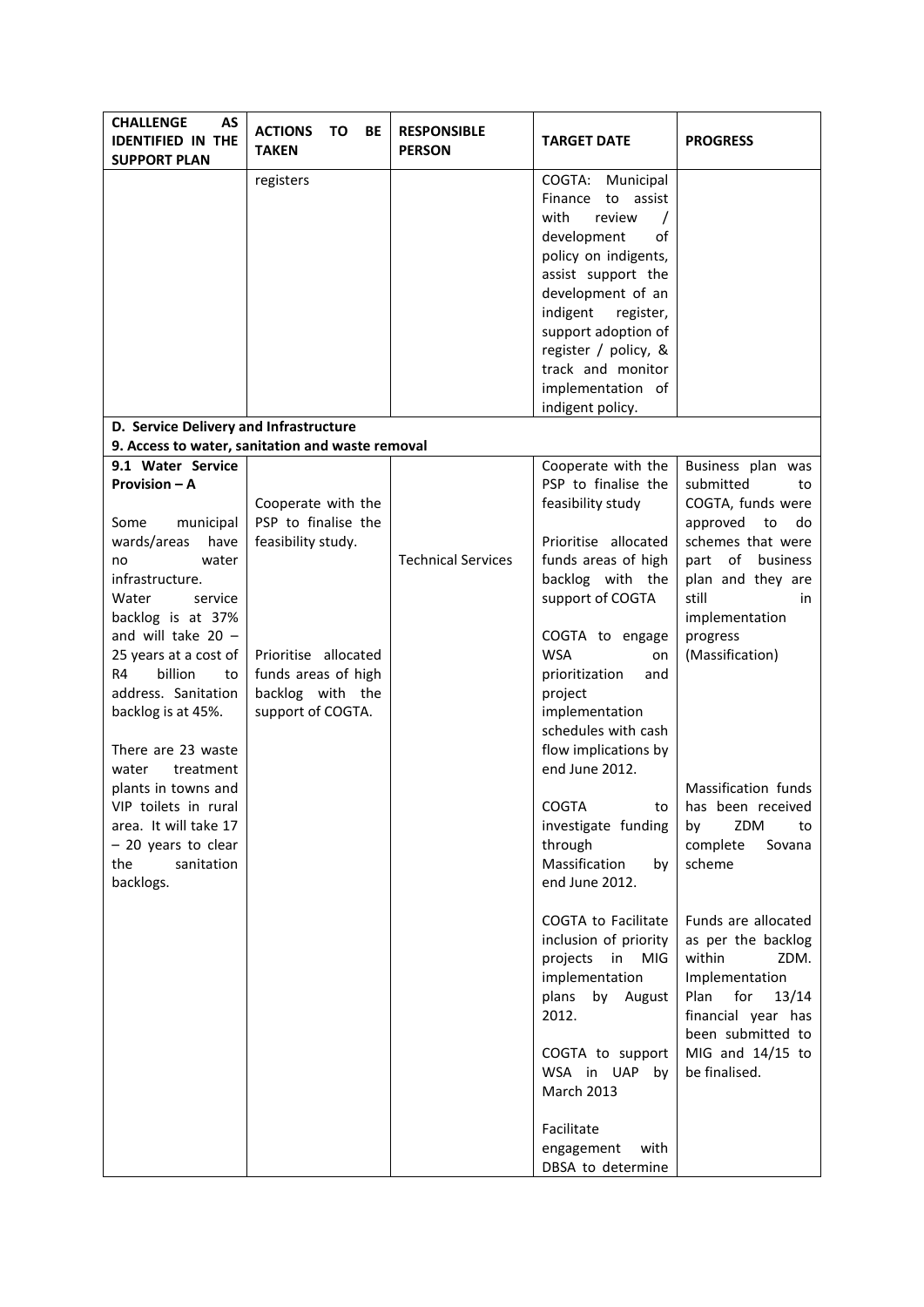| <b>CHALLENGE</b><br><b>AS</b><br><b>IDENTIFIED IN THE</b><br><b>SUPPORT PLAN</b>                                 | <b>ACTIONS</b><br>ΤO<br>BE<br><b>TAKEN</b>                                                                                                                                                                                                                                         | <b>RESPONSIBLE</b><br><b>PERSON</b> | <b>TARGET DATE</b>                                                                                                                                                                                                                                                                                                                                                                                                                                                        | <b>PROGRESS</b>                                                                                                                                                                                                                                                        |
|------------------------------------------------------------------------------------------------------------------|------------------------------------------------------------------------------------------------------------------------------------------------------------------------------------------------------------------------------------------------------------------------------------|-------------------------------------|---------------------------------------------------------------------------------------------------------------------------------------------------------------------------------------------------------------------------------------------------------------------------------------------------------------------------------------------------------------------------------------------------------------------------------------------------------------------------|------------------------------------------------------------------------------------------------------------------------------------------------------------------------------------------------------------------------------------------------------------------------|
|                                                                                                                  |                                                                                                                                                                                                                                                                                    |                                     | feasibility of front<br>loading by March<br>2013.                                                                                                                                                                                                                                                                                                                                                                                                                         |                                                                                                                                                                                                                                                                        |
| 9.2 Water Service<br><b>Provision - B</b><br>Municipal<br>wards/areas<br>with<br>non-functional<br>water schemes | Cooperate<br>and<br>support<br>the<br>deployed of PSP<br>Provide<br>electronic<br>spatial locations of<br>schemes<br>water<br>operated by diesel<br>engines<br>Provide<br>upfront<br>funding as part of<br>application<br>to<br><b>ESKOM</b><br>for<br>electricity<br>installation | <b>Technical Services</b>           | and<br>Cooperate<br>the<br>support<br>deployed PSP<br>Provide<br>electronic<br>spatial locations of<br>schemes<br>water<br>operated by diesel<br>engines<br>Provide<br>upfront<br>funding as part of<br>application<br>to<br><b>ESKOM</b><br>for<br>electricity<br>installation<br>COGTA to provide<br>technical<br>support<br>through MISA to be<br>mobilized by July<br>2012<br>COGTA to facilitate<br>presentation<br>of<br>electricity plans by<br>Eskom by July 2012 | ZDM has electronic<br>coordinates of all<br>the schemes and<br>this information is<br>kept<br>as<br>an<br>electronic<br>filing<br>system within ZDM<br>Geographic<br>Information<br>Systems.<br>There is<br>budget<br>allowed<br>for<br>Electricity annually.          |
| 9.3. Water Service<br>Provision – C<br>There is a high rate<br>of water loss                                     | Co-operate<br>and<br>support<br>the<br>deployed PSP                                                                                                                                                                                                                                | <b>Technical Services</b>           | Cooperate<br>and<br>the<br>support<br>deployed PSP<br>COGTA to provide<br>technical<br>support<br>through MISA to be<br>mobilized, inclusive<br>of water loss by July<br>2012                                                                                                                                                                                                                                                                                             | ZDM Water<br>Loss<br>Plan<br>Management<br>was put in place<br>reviewed<br>and<br>is<br>continuously, which<br>includes installation<br>of<br>devices<br>new<br>(special valves) will<br>be inserted on the<br>main various points<br>to detect area of<br>water loss. |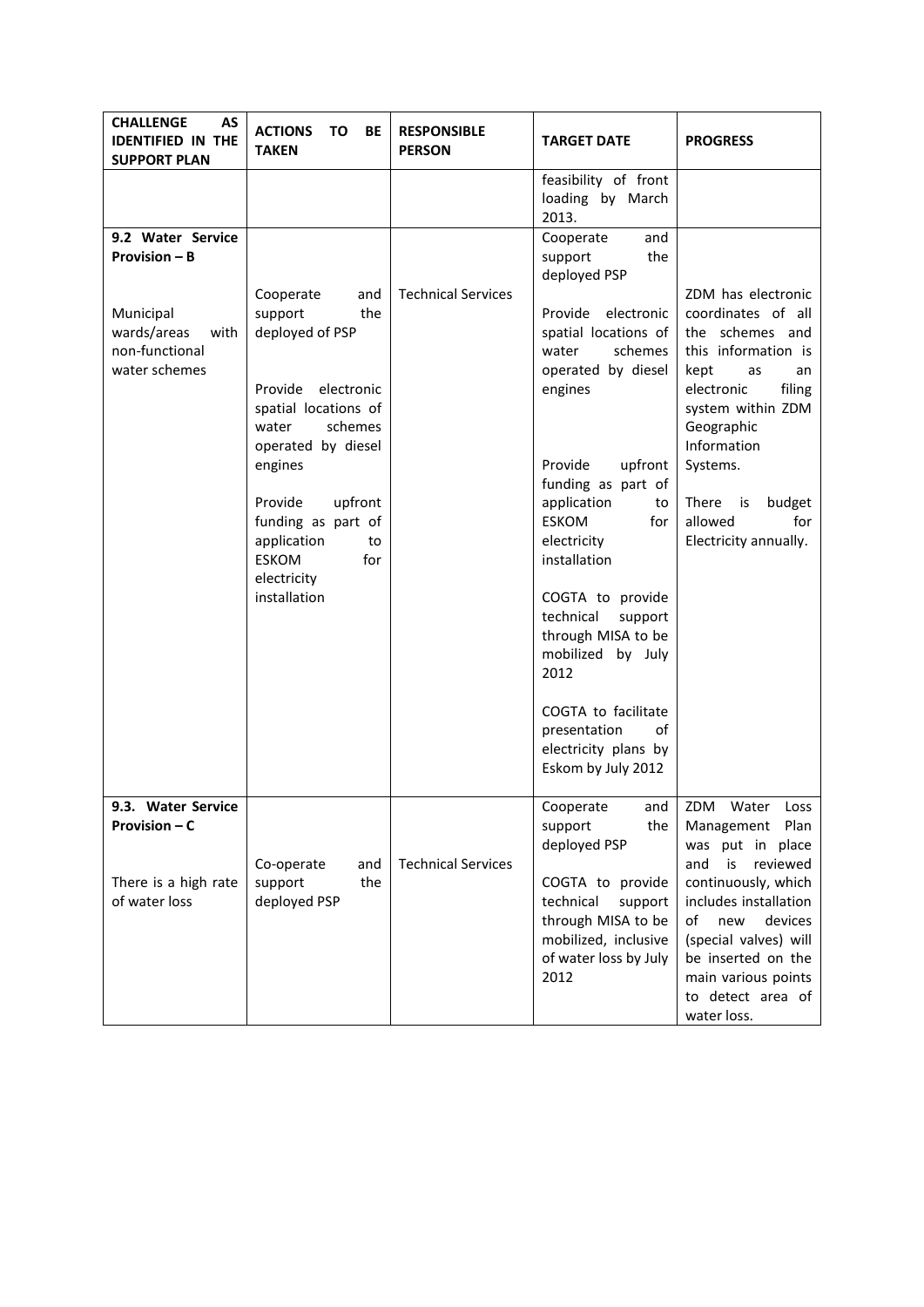| <b>CHALLENGE</b><br>AS<br><b>IDENTIFIED IN THE</b><br><b>SUPPORT PLAN</b>                                                                                                                                                                                                 | <b>ACTIONS</b><br>ΤO<br>BE<br><b>TAKEN</b>                                                                                                           | <b>RESPONSIBLE</b><br><b>PERSON</b> | <b>TARGET DATE</b>                                                                                                                                                                   | <b>PROGRESS</b>                                                                                                                                                                                                                                                                                                                                                                                                       |
|---------------------------------------------------------------------------------------------------------------------------------------------------------------------------------------------------------------------------------------------------------------------------|------------------------------------------------------------------------------------------------------------------------------------------------------|-------------------------------------|--------------------------------------------------------------------------------------------------------------------------------------------------------------------------------------|-----------------------------------------------------------------------------------------------------------------------------------------------------------------------------------------------------------------------------------------------------------------------------------------------------------------------------------------------------------------------------------------------------------------------|
| 9.4<br><b>Drinking</b><br><b>Water Quality</b><br>Poor<br>quality<br>drinking water and<br>inadequate waste<br>water<br>treatment<br>works                                                                                                                                | financial<br>Provide<br>human<br>and<br>resources for the<br>implementation of<br>the action plan                                                    | <b>Technical Services</b>           | financial<br>Provide<br>human<br>and<br>resources for the<br>implementation of<br>the action plan<br>COGTA to facilitate<br>the development of<br>action plan by DWA<br>by June 2012 | ZDM<br>has<br>an<br>approved sampling<br>strategy<br>for<br>Sampling<br>and<br>Analysis of<br>raw,<br>final<br>and<br>distributed<br>water.<br><b>This</b><br>sampling<br>strategy is based on<br>SANS 241 and the<br>available<br>budget.<br>ZDM<br>appointed<br>WSSA to monitor<br>quality in<br>water<br>ZDM<br>water<br>and<br>wastewater plants,<br>financial<br>and<br>human resources is<br>still a challenge. |
| 9.5 Cost of Water                                                                                                                                                                                                                                                         |                                                                                                                                                      | Technical<br>Services/CFO           |                                                                                                                                                                                      | ZDM is currently<br>paying DWA about<br>R 980 000 for a raw                                                                                                                                                                                                                                                                                                                                                           |
| Water unaffordable<br>due to high cost of<br>water<br>from<br>raw<br>Department<br>οf<br><b>Water Affairs</b>                                                                                                                                                             | DM to lead process                                                                                                                                   |                                     |                                                                                                                                                                                      | water/month.<br>Negotiations<br>around this issue<br>will be between the<br>CFO and DWA.                                                                                                                                                                                                                                                                                                                              |
| D. Service Delivery and Infrastructure                                                                                                                                                                                                                                    |                                                                                                                                                      |                                     |                                                                                                                                                                                      |                                                                                                                                                                                                                                                                                                                                                                                                                       |
| 10 Infrastructure Planning                                                                                                                                                                                                                                                |                                                                                                                                                      |                                     |                                                                                                                                                                                      |                                                                                                                                                                                                                                                                                                                                                                                                                       |
| 10.1 Repairs and<br><b>Maintenance</b><br>Poor planning and<br>R&M facilities need<br>refurbishment<br>replacement<br>There<br>are<br>interruptions<br>in<br>services due to lack<br>of<br>maintenance<br>funds and these will<br>eventually lead to<br>community revolts | To assist with the<br><b>PSP</b><br>with<br>the<br>maintenance plan<br>make<br>and<br>additional<br>budget<br>available<br>for<br>maintenance issues | <b>Technical Services</b>           | 2012/13<br>&<br>2013/14                                                                                                                                                              | ZDM is currently<br>putting in place a<br>Operation<br>&<br>Maintenance<br>Plan<br>that will seek to<br>address<br>lack<br>οf<br>planned<br>maintenance<br>and<br>general life cycle<br>asset management.                                                                                                                                                                                                             |
| 10.2 Electricity<br>Unreliable access to<br>electricity due to<br>lack<br>of<br>proper<br>electricity plan                                                                                                                                                                | relevant<br>Avail<br>officials<br>assist<br>to<br>with<br>technical<br>information<br>Officials<br>to<br>participate in the                          | Planning                            | June 2013                                                                                                                                                                            | No<br>progress.<br>Department<br>οf<br>Energy<br>will<br>be<br>engaged at various<br>IDP forums to be<br>held<br>between<br>March and<br>June<br>2013 to obtain this<br>information.                                                                                                                                                                                                                                  |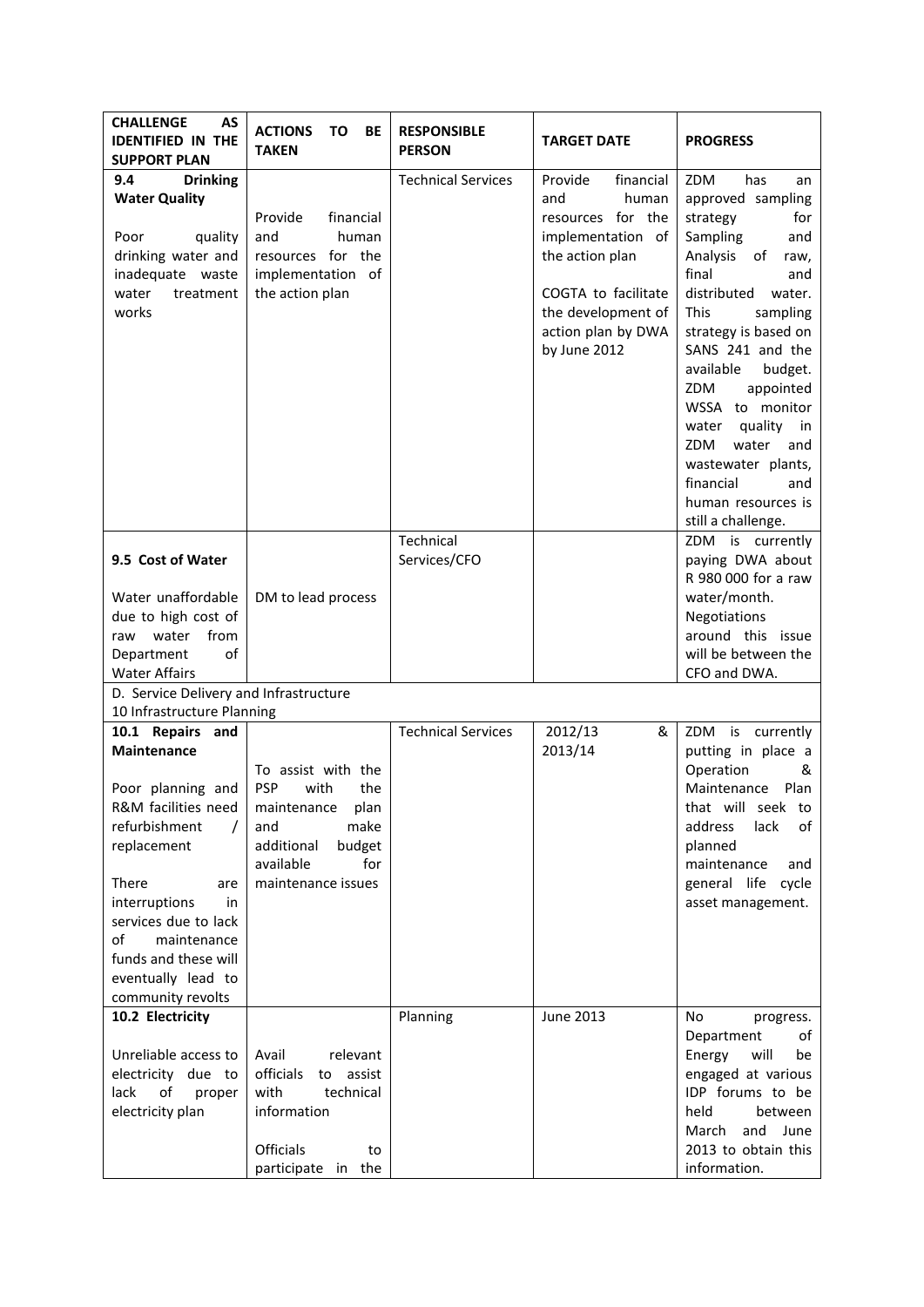| <b>CHALLENGE</b><br>AS<br><b>IDENTIFIED IN THE</b><br><b>SUPPORT PLAN</b>                                                                             | <b>ACTIONS</b><br>TO<br>BE<br><b>TAKEN</b>                                                 | <b>RESPONSIBLE</b><br><b>PERSON</b> | <b>TARGET DATE</b> | <b>PROGRESS</b>                                                                                                                                                                                                                                                                                                                                                                                                                                                                                                                                      |
|-------------------------------------------------------------------------------------------------------------------------------------------------------|--------------------------------------------------------------------------------------------|-------------------------------------|--------------------|------------------------------------------------------------------------------------------------------------------------------------------------------------------------------------------------------------------------------------------------------------------------------------------------------------------------------------------------------------------------------------------------------------------------------------------------------------------------------------------------------------------------------------------------------|
|                                                                                                                                                       | Provincial<br>Energy<br>Forum<br>Prioritisation done<br>via the Municipality<br><b>IDP</b> |                                     |                    | Request for funds<br>develop<br>to<br>an<br>Energy Sector Plan<br>will also be made<br>before June 2013.                                                                                                                                                                                                                                                                                                                                                                                                                                             |
| <b>Shared</b><br>10.3<br><b>Planning Services</b><br>Dysfunctional<br>shared<br>planning<br>services                                                  | DM to lead process<br>functionalising<br>of<br>shared<br>planning<br>services              | Planning                            | <b>June 2013</b>   | Shared<br>Service<br><b>Steering Committee</b><br>has approved the<br>extension of Shared<br>Service<br>Staff<br>contracts<br>to<br>6<br>years. Approval by<br>EXCOs is underway<br>before<br>resolution<br>can be enacted.                                                                                                                                                                                                                                                                                                                          |
| 10.4<br>Road<br>Infrastructure<br>Uncertainty<br>with<br>regard to provision<br>of roads within the<br>district                                       | with<br>To<br>assist<br>historical<br>information<br>correspondence on<br>issue            | Planning                            | <b>June 2013</b>   | The 2012/13 Rural<br>Roads<br>Transport<br>Infrastructure<br>from<br>Grant<br>Treasury is being<br>used to develop a<br>Road<br>Asset<br>Management<br>System<br>and<br>progress<br>is<br>well<br>underway.<br>However,<br>negotiations<br>with<br>Traesury are on-<br>going to greenlight<br>the use of the<br>2011/12<br>grant<br>which has also<br>been factored into<br>projects's<br>the<br>- 3<br>cashflow<br>year<br>This<br>projections.<br>grant could not be<br>due<br>spent<br>to<br>challenges that led<br>delayed<br>to<br>procurement. |
| 10.5<br><b>Disaster</b><br>Management<br>Lack<br>of<br>preparedness<br>for<br>disasters / lack of<br>disaster<br>management<br>E. Financial Stability | DM to lead the<br>process and ensure<br>interaction of LMs                                 | <b>Corporate Services</b>           |                    | Firefighter<br>Two<br>trucks have been<br>purchased recently.                                                                                                                                                                                                                                                                                                                                                                                                                                                                                        |
| 11. Development and Economy: LED and Strategy                                                                                                         |                                                                                            |                                     |                    |                                                                                                                                                                                                                                                                                                                                                                                                                                                                                                                                                      |